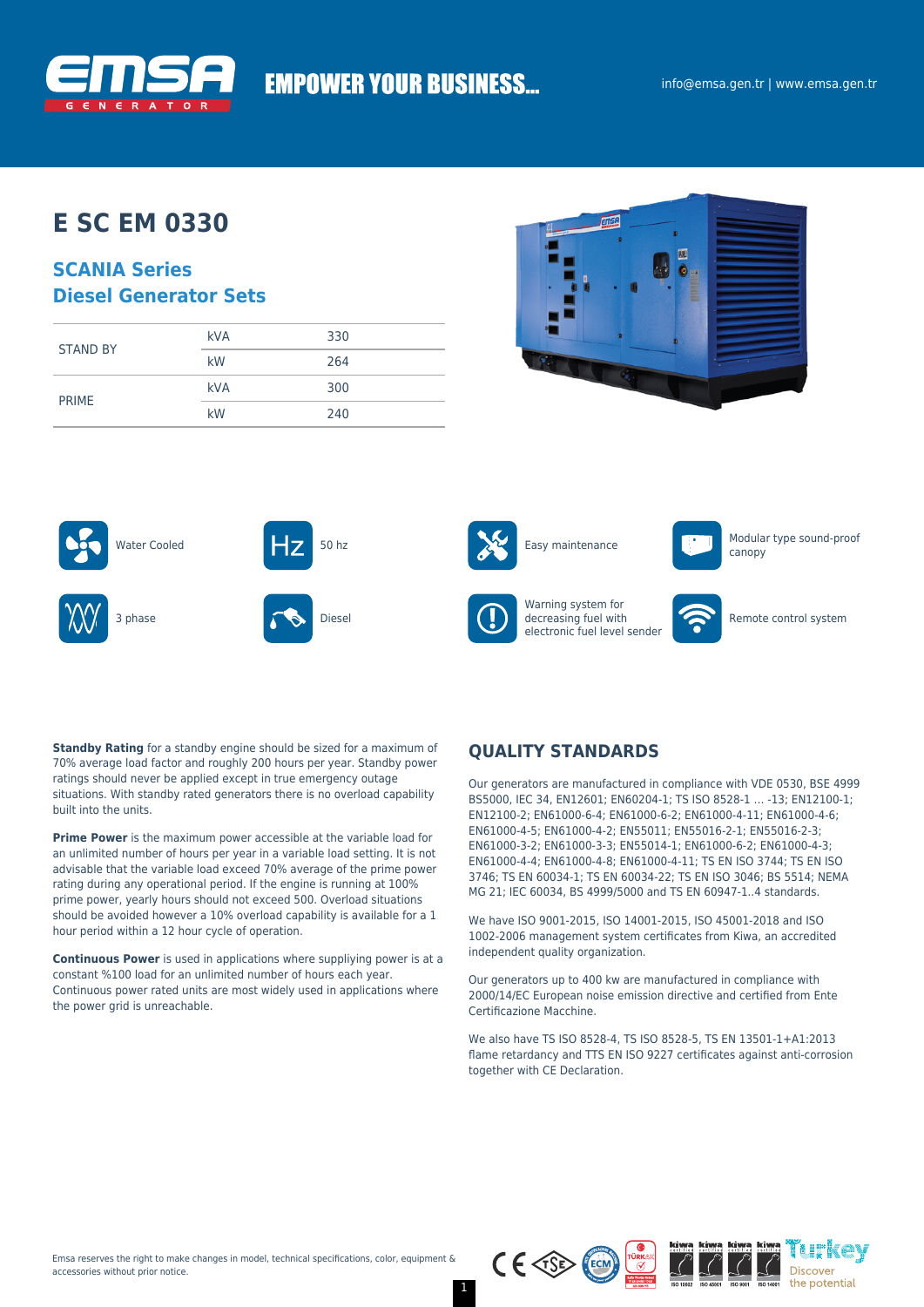



**Engine Specifications**

- SCANIA series heavy duty diesel engine
- 4 cycle, water cooling system, turbocharged intercooler induction
- Electronic governor system
- 12/24 volt self-starter and charger alternator
- Changeable air, fuel and oil filter
- Flexible fuel pipe
- Oil discharge valve and extention pipe
- Industrial type silencer, exhaust spiral or compensator
- Maintenance free battery
- Engine block water heater (in automatic models)
- Diesel gen-set maintenance and operating instructions and electrical circuit diagram

| <b>MODEL</b>             |                    | DC09 072 A 02 13 |  |
|--------------------------|--------------------|------------------|--|
| <b>POWER</b>             | <b>STAND BY kW</b> | 294              |  |
|                          | <b>PRIME kW</b>    | 267              |  |
| SPEED (rpm)              |                    | 1500             |  |
| <b>CYCLE</b>             |                    | 4                |  |
| DISPLACEMENT (It)        |                    | 9.3              |  |
| NUMBER OF CYLINDERS      |                    | 5. in line       |  |
| <b>BORE AND STROKE</b>   |                    | $130 \times 140$ |  |
| <b>COMPRESSION RATIO</b> |                    | 16:1             |  |
|                          |                    |                  |  |

| <b>GOVERNOR TYPE</b>                   |                                      | Electronic                                  |  |
|----------------------------------------|--------------------------------------|---------------------------------------------|--|
| <b>INDUCTION</b>                       |                                      | <b>TURBOCHARGED -</b><br><b>INTERCOOLER</b> |  |
| <b>COMBUSTION SYSTEM</b>               |                                      | <b>DIRECT</b>                               |  |
| <b>COOLING SYSTEM</b>                  |                                      | <b>WATER</b>                                |  |
|                                        | <b>100% OF PRIME</b><br><b>POWER</b> | 61                                          |  |
| <b>FUEL CONSUMPTION</b><br>(lt/h)      | 75% OF PRIME<br><b>POWER</b>         | 44                                          |  |
|                                        | 50% OF PRIME<br><b>POWER</b>         | 30                                          |  |
| TOTAL LUBRICATION SYSTEM CAPACITY (It) |                                      | 36                                          |  |
| <b>TOTAL COOLANT CAPACITY (It)</b>     |                                      | 37                                          |  |
|                                        |                                      |                                             |  |



## **Alternator Specifications**

- Brushless, single bearing, flexible disc 4 poles alternator for harmonic failure
- H type isolation class
- IP 21-23 protection class
- Self exciter

| <b>BRAND</b>           | <b>EMSA</b>       |
|------------------------|-------------------|
| <b>MODEL</b>           | EGK280-250N       |
| <b>FREQUENCY (HZ)</b>  | 50                |
| POWER (KVA)            | 330               |
| <b>DESIGN</b>          | 4 pole, brushless |
| <b>CONNECTION TYPE</b> | <b>Star</b>       |
| VOLTAGE (V)            | 400               |

|  | Electronic automatic voltage regulator |  |
|--|----------------------------------------|--|
|  |                                        |  |

- Stator 2/3 step for harmonic failure
- The alternator windings are protected by insulating varnish against oil and acid

| <b>PHASE</b>                 | З                |
|------------------------------|------------------|
| A.V.R.                       | SX440            |
| VOLTAGE REGULATION (+/-)     | $±1\%$           |
| <b>INSULATION SYSTEM</b>     | Class H          |
| <b>PROTECTION</b>            | IP <sub>23</sub> |
| <b>RATED POWER FACTOR</b>    | 0,8              |
| WEIGHT COMP. ALTERNATOR (KG) | 940              |

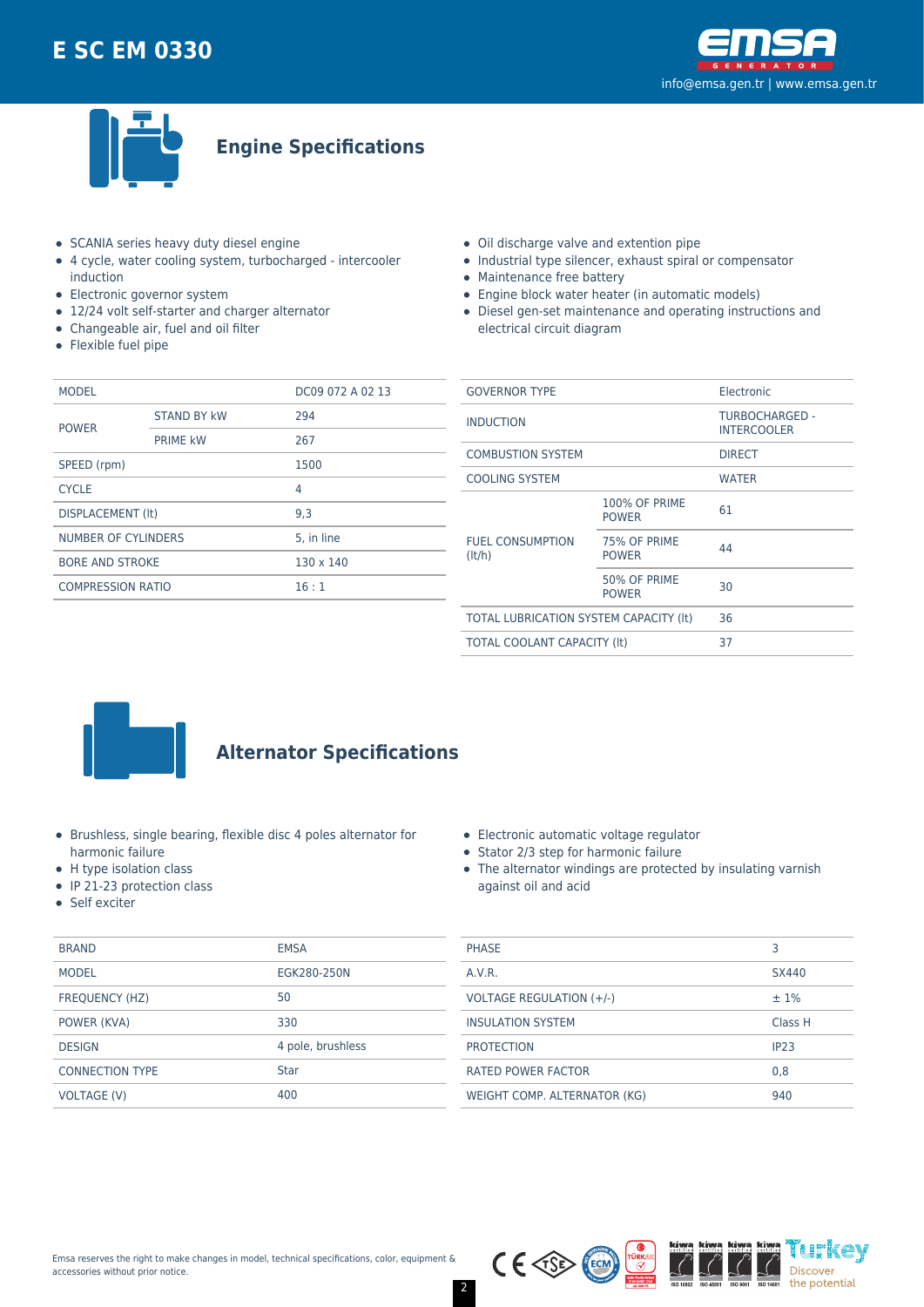



### **Genset Controllers**



### **Datakom**

### **SMART 500-MK2**

**The SMART 500-MK2 is a cost effective genset controller ready for BMS integration and internet monitoring**

#### **FEATURES**

- Diesel and gas genset support  $\bullet$
- 400Hz operation support  $\bullet$
- $\bullet$ 400 event logs, full snapshot
- All parameters front panel editable  $\bullet$
- 3 level configuration password 128x64 graphical LCD display  $\bullet$
- 
- Downloadable languages  $\bullet$
- Waveform display of V & I  $\bullet$
- Harmonic analysis of V & I 16Amp MCB & GCB outputs
- 8 configurable digital inputs  $\bullet$
- $\bullet$ Inputs expandable to 40
- $\bullet$ 6 configurable digital outputs
- Outputs expandable to 38  $\bullet$
- 3 configurable analog inputs
- Both CANBUS-J1939 & MPU  $\bullet$
- 3 configurable service alarms  $\bullet$
- $\bullet$ Multiple automatic exerciser
- Weekly operation schedule  $\blacksquare$
- $\bullet$ Dual mutual standby with equal aging of gensets
- Manual "speed fine adjust" on  $\bullet$ selected ECUs
- $\bullet$
- Automatic fuel pump control  $\bullet$
- Disable protections feature
- Excess power protection
- Reverse power protection
- Overload IDMT protection
- Load shedding, dummy load
- Multiple load management  $\bullet$
- Current unbalance protection
- Voltage unbalance protection
- $\bullet$ Fuel filling & fuel theft alarms
- $\bullet$  Battery back-up real time clock
- Idle speed control
- **•** Battery charge run enabled  $\bullet$
- Combat mode support  $\bullet$ Multiple nominal conditions
- Tactor & MCB drive
- 4 quadrant genset power counters
- Mains power counters
- Fuel filling counter
- $\bullet$ Fuel consumption counter
- Modem diagnostics display  $\bullet$
- Configurable through USB, RS-485  $\bullet$
- and GPRS
- Free configuration program
- $\bullet$ Allows SMS controls
- $\bullet$ Ready for central monitoring
- Mobile genset support  $\bullet$
- Automatic GSM geo-location  $\bullet$
- $\bullet$ GPS connectivity (RS232)
- $\bullet$ Easy USB firmware upgrade
- IP65 rating with standard gasket

#### **MEASUREMENTS**

- Mains & genset PN/PP voltages
- Mains & genset frequency
- $\bullet$  Mains & genset phase currents
- $\bullet$  Mains & genset neutral currents
- Mains & genset, phase & total, kW,
	- kVA, kVAr, pf
- **•** Engine speed
- **•** Battery voltage

#### **COMMUNICATIONS**

- 4-band GPRS modem (optional)
- **CONTRACTE OF LISR Device**
- RS-485 (2400-115200baud)
- RS-232 (2400-115200baud)  $\bullet$
- $\bullet$  J1939-CANBUS
- **Geo-locating through GSM**
- GPS support (RS-232)
- **•** Internet Central Monitoring
- SMS message sending  $\bullet$
- E-mail sending
- Free PC software: Rainbow Plus
- Modbus RTU

#### **FUNCTIONALITIES**

- AMF unit
- ATS unit
- Remote start controller
- Manual start controller
- Engine controller
- $\bullet$  Remote display panel
- $\bullet$  Harmonic analysis of V & I
- Internal battery (optional)

#### **TOPOLOGIES**

- 3 ph 4 w, star & delta
- $\bullet$  3 ph 3 w, 2 CTs
- $\bullet$  2 ph 3 w
- $\bullet$  1 phase 2 wires





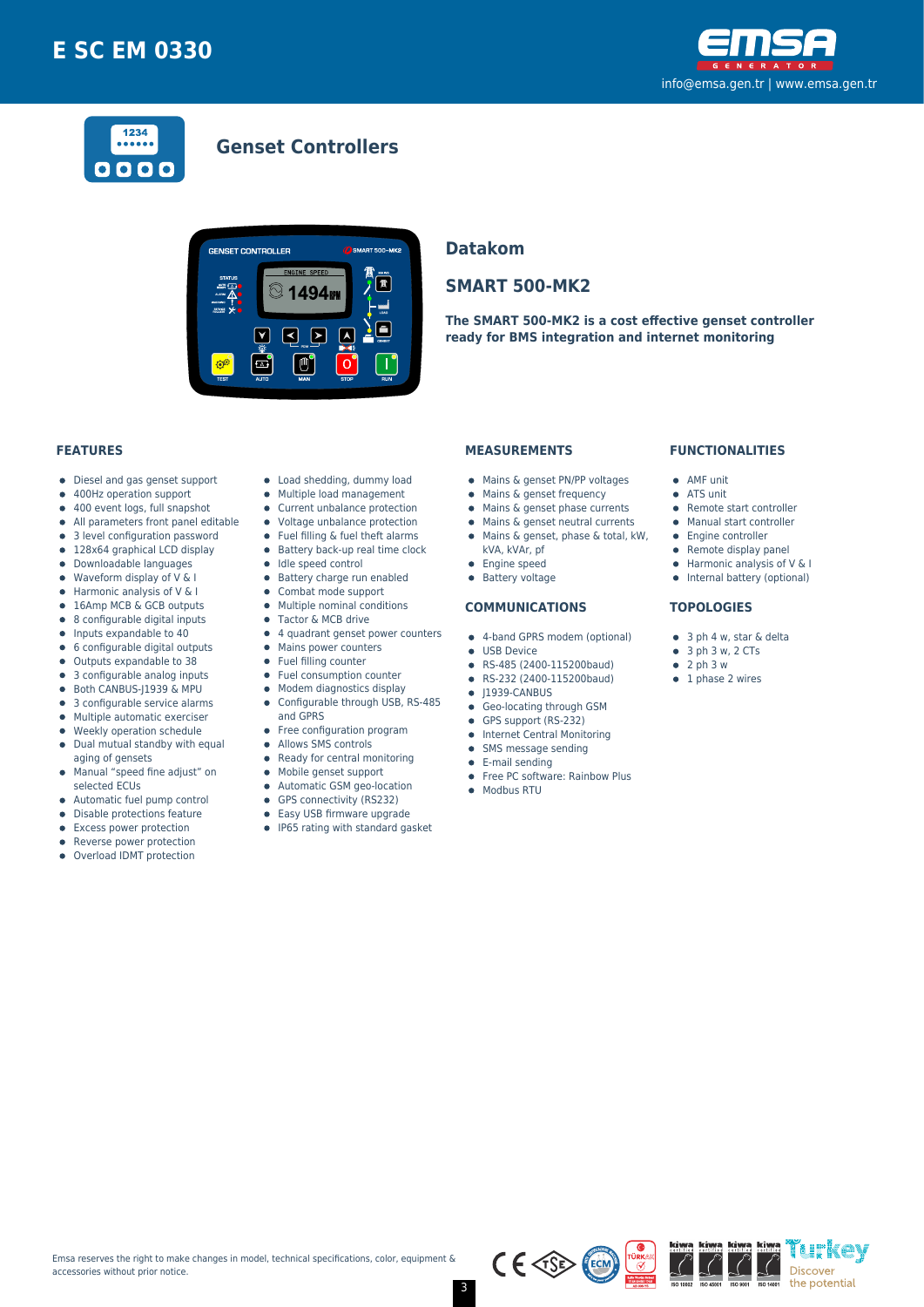

#### **OPTIONAL GENSET CONTROLLERS OPTIONAL**

Next generation single gen-set controllers for Stand-by and Primepower applications combining multi-functionality and wide communication with EFI engines.

Datakom SMART 200 Datakom D500 Datakom D500-GSM DEEPSEA 6120 DEEPSEA 7320 ComAp AMF25



















|                                                              | <b>Datakom</b><br><b>SMART 200</b> | <b>Datakom</b><br>SMART500-MK2 | <b>Datakom</b><br><b>D500</b> | <b>Datakom</b><br><b>D500-GSM</b> | <b>DEEPSEA</b><br>6120 | <b>DEEPSEA</b><br>7320 | <b>ComAp</b><br><b>AMF25</b> |
|--------------------------------------------------------------|------------------------------------|--------------------------------|-------------------------------|-----------------------------------|------------------------|------------------------|------------------------------|
| <b>AUTOMATIC MAINS</b><br><b>MONITORING</b>                  | ✔                                  | ✓                              | ✓                             | ✓                                 | ✓                      | ✔                      | ✓                            |
| <b>MANUEL START</b>                                          | ✓                                  | $\checkmark$                   | ✓                             | ✓                                 | ✓                      | ✔                      | ✔                            |
| <b>REMOTE START</b>                                          | $\checkmark$                       | $\checkmark$                   | ✓                             | ✓                                 | ✓                      | ✔                      | ✔                            |
| <b>REMOTE MONITORING</b><br><b>WITH SIM CARD</b>             | <b>OPTIONAL</b>                    | <b>OPTIONAL</b>                | <b>OPTIONAL</b>               | ✔                                 | χ                      | <b>OPTIONAL</b>        | <b>OPTIONAL</b>              |
| <b>1 ADITIONAL OPTION</b><br>(HORN, OIL-FUEL HEATER<br>ETC.) | χ                                  | <b>OPTIONAL</b>                | <b>OPTIONAL</b>               | <b>OPTIONAL</b>                   | <b>OPTIONAL</b>        | <b>OPTIONAL</b>        | <b>OPTIONAL</b>              |
| <b>LIGHT WARNING AND</b><br><b>MIMIC DIAGRAM</b>             | ✔                                  | ✓                              | ✓                             | ✓                                 | ✓                      | ✔                      | ✓                            |
| <b>BATTERY CHARGER</b>                                       | ✓                                  | $\checkmark$                   | ✓                             | ✓                                 | ✓                      | ✓                      | ✔                            |
| <b>RS-485 COMMUNICATION</b>                                  | <b>OPTIONAL</b>                    | <b>OPTIONAL</b>                | ✓                             | ✓                                 | χ                      | ✔                      | <b>OPTIONAL</b>              |
| <b>ETHERNET (TCP-IP)</b><br><b>COMMUNICATION</b>             | χ                                  | ✔                              | ✓                             | ✓                                 | χ                      | <b>OPTIONAL</b>        | <b>OPTIONAL</b>              |

#### **GENSET CONTROLLERS FOR SYNCHRONIZATION SYSTEMS OPTIONAL**

Next generation synchronizing genset controller capable of every communication and functionality.

















 $\overline{(\overline{\mathcal{C}})}$ 

4

 $C \in \text{CSP}$